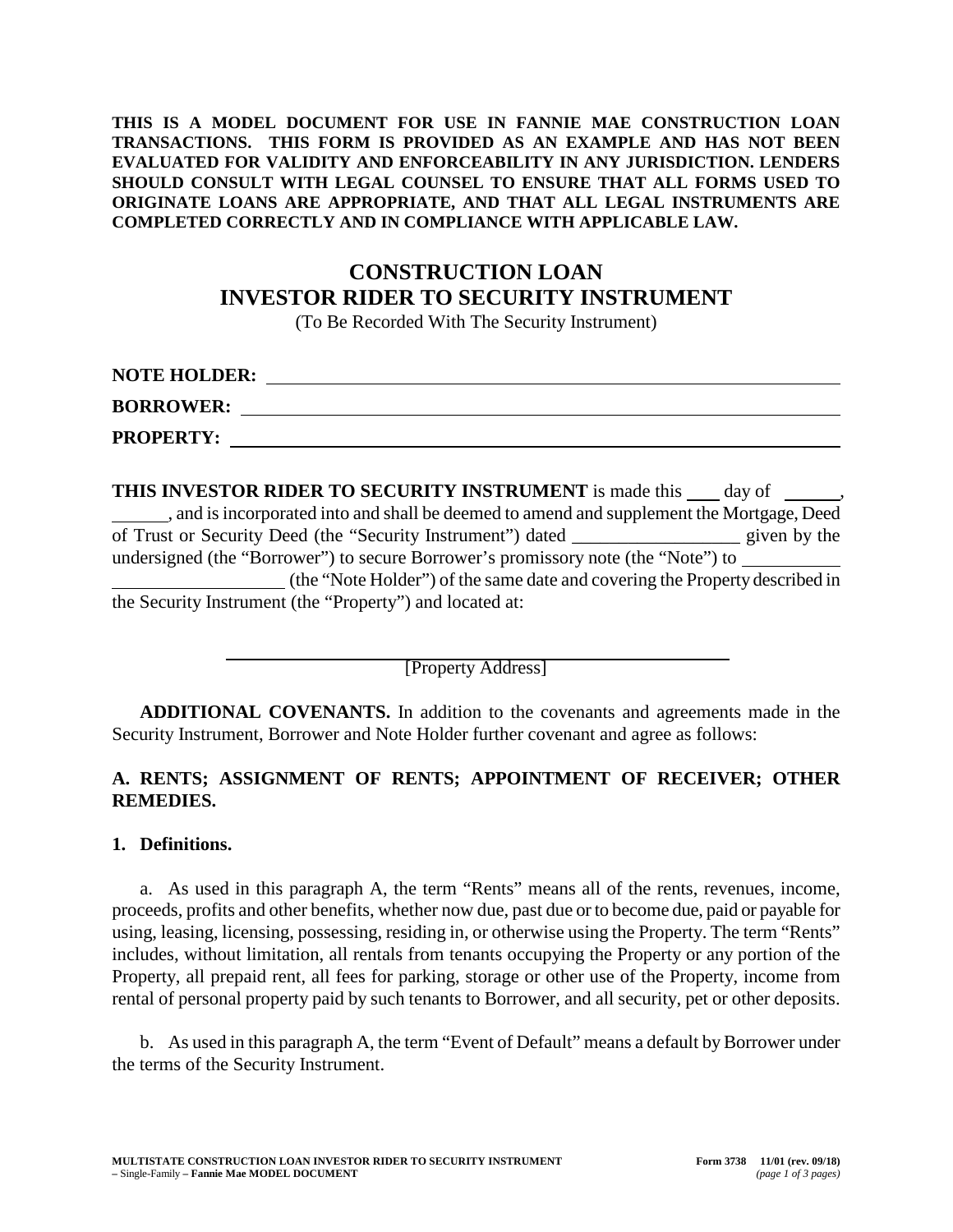## **2. Assignment of Rents; Appointment of Receiver; Other Remedies.**

a. Borrower absolutely and unconditionally sells, assigns and transfers to Note Holder all of Borrower's rights, title and interest in and to Rents, regardless of to whom the Rents of the Property are payable. Borrower authorizes Note Holder or Note Holder's agents to collect the Rents, and agrees that each tenant of the Property will pay the Rents to Note Holder or Note Holder's agents. However, Borrower shall receive the Rents until (i) Note Holder has given Borrower notice of default pursuant to the Security Instrument and (ii) Note Holder has given notice to the tenant(s) that the Rents are to be paid to Note Holder or Note Holder's agent. This assignment of Rents constitutes an absolute assignment and not an assignment for additional security only.

b. If Note Holder gives notice of default to Borrower: (i) all Rents received by Borrower shall be held by Borrower as trustee for the benefit of Note Holder only, to be applied to the sums secured by the Security Instrument; (ii) Note Holder shall be entitled to collect and receive all of the Rents of the Property; (iii) Borrower agrees that each tenant of the Property shall pay all Rents due and unpaid to Note Holder or Note Holder's agents upon Note Holder's written demand to the tenant; (iv) unless applicable law provides otherwise, all Rents collected by Note Holder or Note Holder's agents shall be applied first to the costs of taking control of and managing the Property and collecting the Rents, including, but not limited to, attorney's fees, receiver's fees, premiums on receiver's bonds, repair and maintenance costs, insurance premiums, taxes, assessments and other charges on the Property, and then to the sums secured by the Security Instrument; (v) Note Holder, Note Holder's agents or any judicially appointed receiver shall be liable to account for only those Rents actually received; and (vi) Note Holder shall be entitled to have a receiver appointed to take possession of and manage the Property and collect the Rents and profits derived from the Property without any showing as to the inadequacy of the Property as security.

c. If the Rents of the Property are not sufficient to cover the costs of taking control of and managing the Property and of collecting the Rents, any funds expended by Note Holder for such purposes shall become indebtedness of Borrower to Note Holder secured by the Security Instrument.

d. Borrower represents and covenants that Borrower has not executed any prior assignment of the Rents and has not performed, and will not perform, any act that would prevent Note Holder from exercising its rights under this paragraph A.

e. Note Holder, or Note Holder's agents or a judicially appointed receiver, shall not be required to enter upon, take control of or maintain the Property before or after giving notice of default to Borrower. However, Note Holder, or Note Holder's agents or a judicially appointed receiver, may do so at any time when a default occurs or is continuing. Any application of Rents shall not cure or waive any default or invalidate any other right or remedy of Note Holder. This assignment of Rents of the Property shall terminate when all the sums secured by the Security Instrument are paid in full.

**B. CROSS-DEFAULT.** Borrower's default or breach under any note or agreement including but not limited to the Construction Loan Agreement relating to the Property, in which Note Holder has an interest, shall be a breach under the Security Instrument and Note Holder may invoke any of the remedies permitted by the Security Instrument.